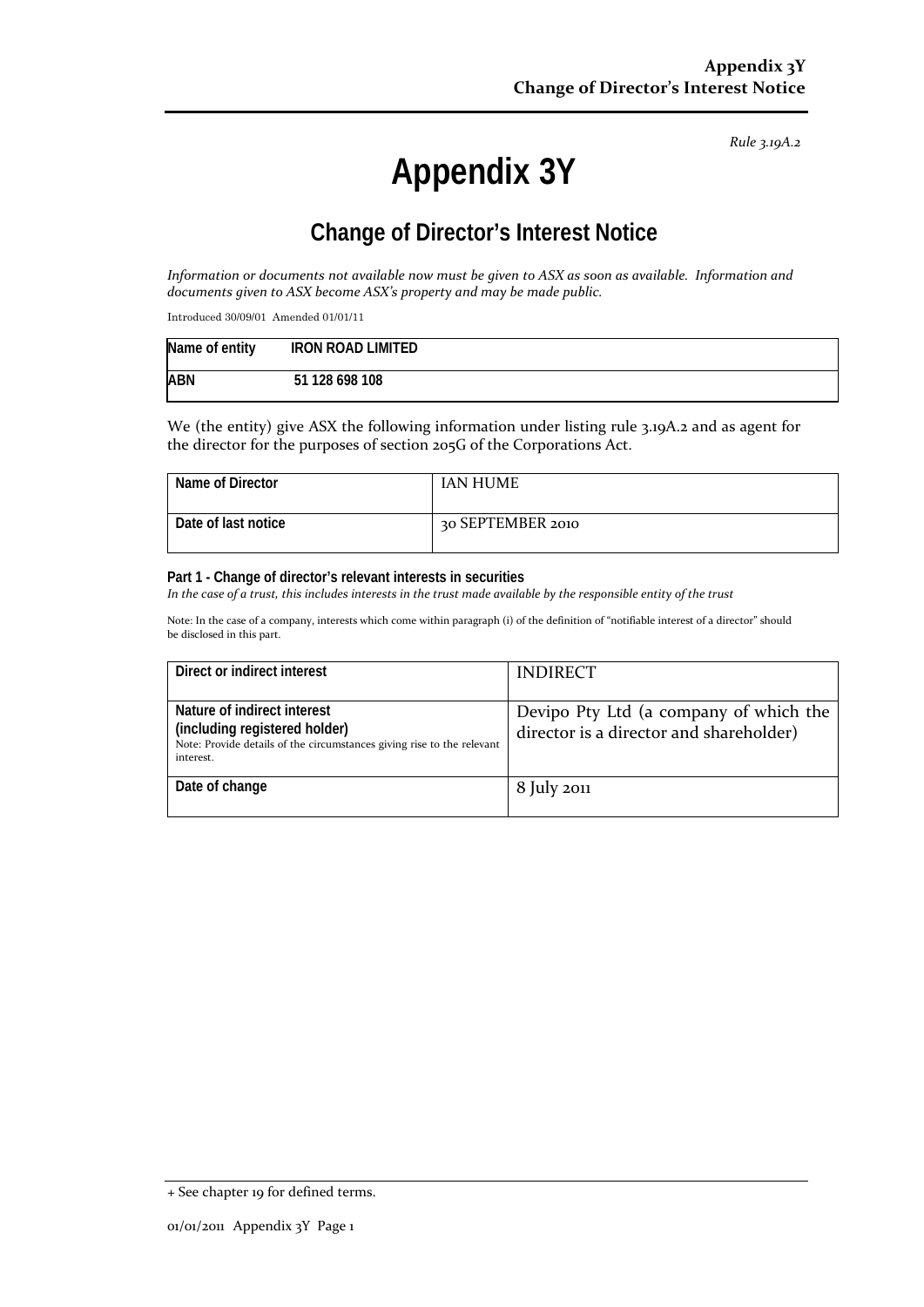| No. of securities held prior to change                                         | 2,651,203 FULLY PAID ORDINARY             |  |  |  |
|--------------------------------------------------------------------------------|-------------------------------------------|--|--|--|
|                                                                                | <b>SHARES</b>                             |  |  |  |
|                                                                                |                                           |  |  |  |
|                                                                                | 625,000 UNLISTED OPTIONS                  |  |  |  |
|                                                                                |                                           |  |  |  |
|                                                                                | EXERCISABLE AT \$0.20 EXPIRING 15         |  |  |  |
|                                                                                | DECEMBER 2014                             |  |  |  |
|                                                                                |                                           |  |  |  |
|                                                                                | 625,000 UNLISTED OPTIONS                  |  |  |  |
|                                                                                | EXERCISABLE AT \$0.25 EXPIRING 15         |  |  |  |
|                                                                                |                                           |  |  |  |
|                                                                                | DECEMBER 2014                             |  |  |  |
|                                                                                |                                           |  |  |  |
|                                                                                | 625,000 UNLISTED OPTIONS                  |  |  |  |
|                                                                                | EXERCISABLE AT \$0.30 EXPIRING 15         |  |  |  |
|                                                                                | DECEMBER 2014                             |  |  |  |
|                                                                                |                                           |  |  |  |
|                                                                                |                                           |  |  |  |
|                                                                                | 625,000 UNLISTED OPTIONS                  |  |  |  |
|                                                                                | EXERCISABLE AT \$0.35 EXPIRING 15         |  |  |  |
|                                                                                | DECEMBER 2014                             |  |  |  |
|                                                                                |                                           |  |  |  |
| Class                                                                          | FULLY PAID ORDINARY SHARES<br>$_{1}$ )    |  |  |  |
|                                                                                |                                           |  |  |  |
|                                                                                |                                           |  |  |  |
|                                                                                | 2) UNLISTED OPTIONS                       |  |  |  |
|                                                                                |                                           |  |  |  |
| Number acquired                                                                | 2,500,000 FULLY PAID<br>$_{1}$            |  |  |  |
|                                                                                | <b>ORDINARY SHARES</b>                    |  |  |  |
|                                                                                |                                           |  |  |  |
| Number disposed                                                                |                                           |  |  |  |
|                                                                                | <b>EXERCISE OF 625,000 UNLISTED</b><br>2) |  |  |  |
|                                                                                | OPTIONS EXERCISABLE AT                    |  |  |  |
|                                                                                | \$0.20 EXPIRING 15 DECEMBER               |  |  |  |
|                                                                                | 2014                                      |  |  |  |
|                                                                                |                                           |  |  |  |
|                                                                                | <b>EXERCISE OF 625,000 UNLISTED</b>       |  |  |  |
|                                                                                |                                           |  |  |  |
|                                                                                | <b>OPTIONS EXERCISABLE AT \$0.25</b>      |  |  |  |
|                                                                                | EXPIRING 15 DECEMBER 2014                 |  |  |  |
|                                                                                |                                           |  |  |  |
|                                                                                | <b>EXERCISE OF 625,000 UNLISTED</b>       |  |  |  |
|                                                                                | <b>OPTIONS EXERCISABLE AT \$0.30</b>      |  |  |  |
|                                                                                |                                           |  |  |  |
|                                                                                | EXPIRING 15 DECEMBER 2014                 |  |  |  |
|                                                                                |                                           |  |  |  |
|                                                                                | <b>EXERCISE OF 625,000 UNLISTED</b>       |  |  |  |
|                                                                                | <b>OPTIONS EXERCISABLE AT \$0.35</b>      |  |  |  |
|                                                                                | EXPIRING 15 DECEMBER 2014                 |  |  |  |
|                                                                                |                                           |  |  |  |
|                                                                                |                                           |  |  |  |
|                                                                                |                                           |  |  |  |
| <b>Value/Consideration</b>                                                     | \$687,500.00                              |  |  |  |
| Note: If consideration is non-cash, provide details and estimated<br>valuation |                                           |  |  |  |

<sup>+</sup> See chapter 19 for defined terms.